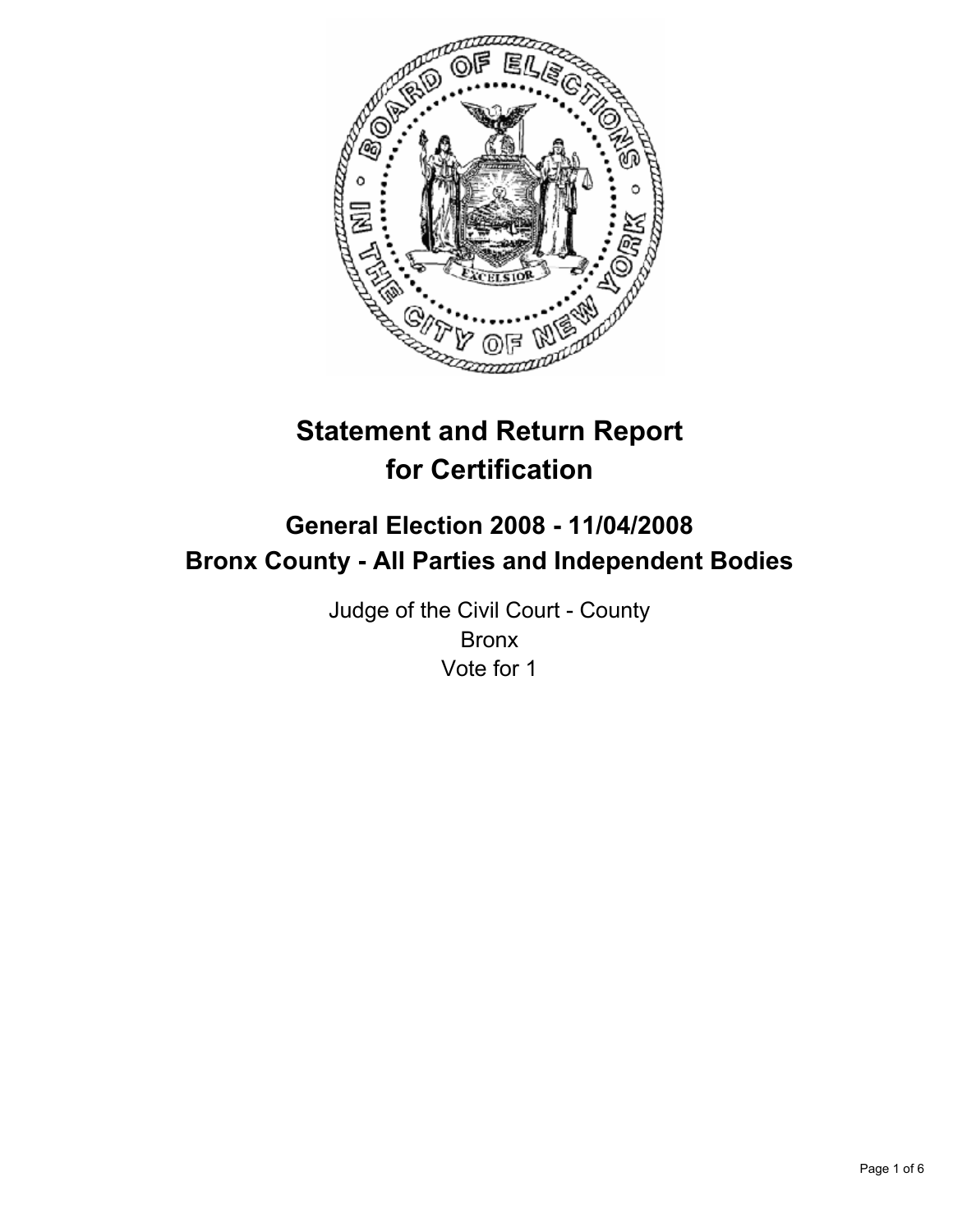

| PUBLIC COUNTER                    | 34,121 |
|-----------------------------------|--------|
| <b>EMERGENCY</b>                  | 1,139  |
| ABSENTEE/MILITARY                 | 570    |
| <b>AFFIDAVIT</b>                  | 1,908  |
| <b>Total Ballots</b>              | 37,825 |
| ELIZABETH A TAYLOR (DEMOCRATIC)   | 25,571 |
| MARCOS A PAGAN III (REPUBLICAN)   | 1,889  |
| MARCOS A PAGAN III (CONSERVATIVE) | 254    |
| <b>Total Votes</b>                | 27,714 |
| Unrecorded                        | 10.111 |

### **Assembly District 77**

| PUBLIC COUNTER                    | 29,297 |
|-----------------------------------|--------|
| <b>EMERGENCY</b>                  | 555    |
| ABSENTEE/MILITARY                 | 552    |
| AFFIDAVIT                         | 1,998  |
| <b>Total Ballots</b>              | 32,480 |
| ELIZABETH A TAYLOR (DEMOCRATIC)   | 23,226 |
| MARCOS A PAGAN III (REPUBLICAN)   | 746    |
| MARCOS A PAGAN III (CONSERVATIVE) | 97     |
| <b>Total Votes</b>                | 24,069 |
| Unrecorded                        | 8.411  |

#### **Assembly District 78**

| <b>PUBLIC COUNTER</b>             | 24,852 |
|-----------------------------------|--------|
| <b>EMERGENCY</b>                  | 123    |
| ABSENTEE/MILITARY                 | 512    |
| AFFIDAVIT                         | 1,678  |
| <b>Total Ballots</b>              | 27,286 |
| ELIZABETH A TAYLOR (DEMOCRATIC)   | 17,976 |
| MARCOS A PAGAN III (REPUBLICAN)   | 1,443  |
| MARCOS A PAGAN III (CONSERVATIVE) | 191    |
| <b>Total Votes</b>                | 19,610 |
| Unrecorded                        | 7,676  |

| PUBLIC COUNTER                    | 34,618 |
|-----------------------------------|--------|
| <b>EMERGENCY</b>                  | 171    |
| ABSENTEE/MILITARY                 | 521    |
| AFFIDAVIT                         | 2,047  |
| <b>Total Ballots</b>              | 37,432 |
| ELIZABETH A TAYLOR (DEMOCRATIC)   | 25,180 |
| MARCOS A PAGAN III (REPUBLICAN)   | 885    |
| MARCOS A PAGAN III (CONSERVATIVE) | 154    |
| <b>Total Votes</b>                | 26,219 |
| Unrecorded                        | 11.213 |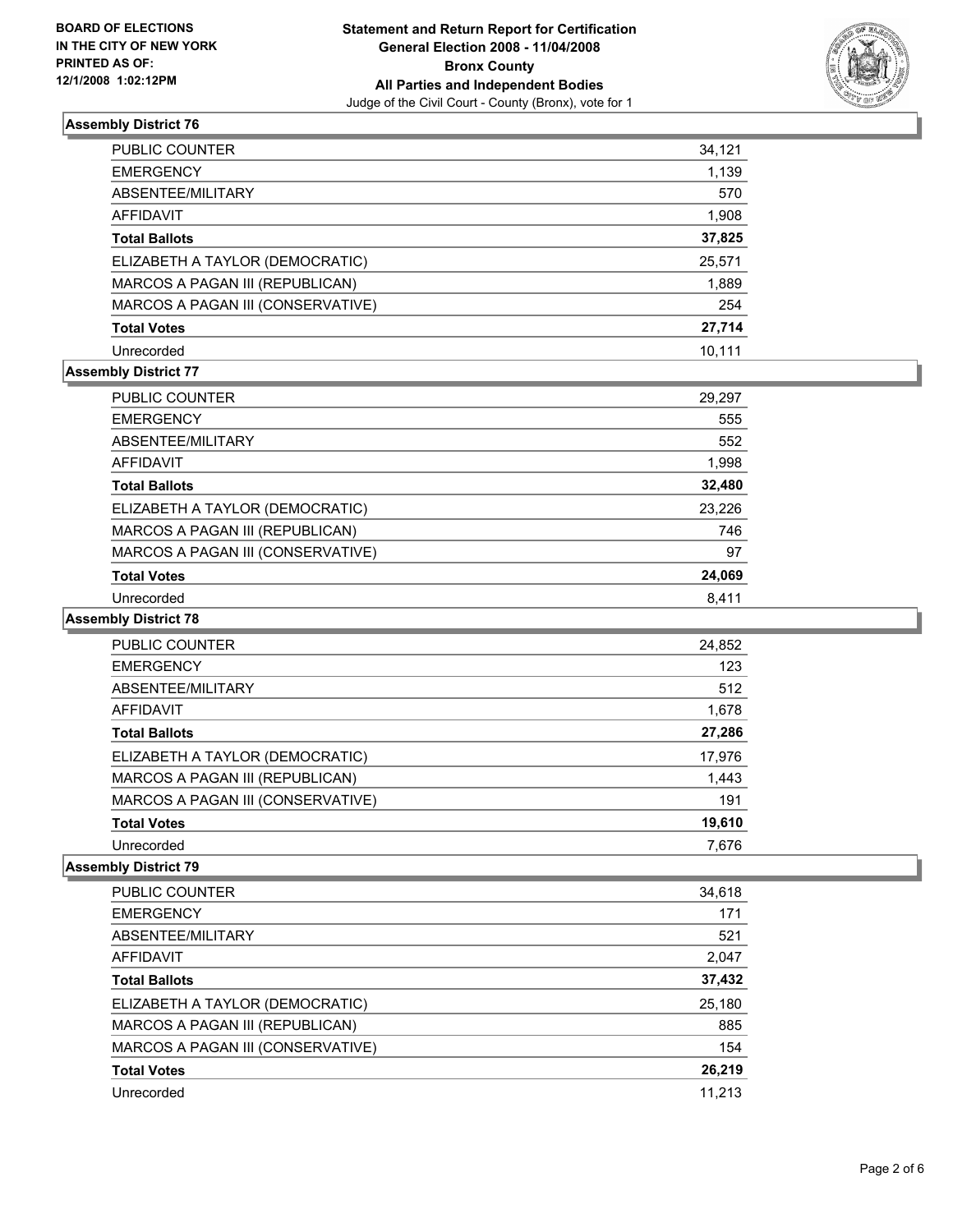

| PUBLIC COUNTER                    | 30,969 |
|-----------------------------------|--------|
| <b>EMERGENCY</b>                  | 329    |
| ABSENTEE/MILITARY                 | 822    |
| AFFIDAVIT                         | 1,668  |
| <b>Total Ballots</b>              | 33,946 |
| ELIZABETH A TAYLOR (DEMOCRATIC)   | 19,792 |
| MARCOS A PAGAN III (REPUBLICAN)   | 4,388  |
| MARCOS A PAGAN III (CONSERVATIVE) | 532    |
| <b>Total Votes</b>                | 24,712 |
| Unrecorded                        | 9.234  |

### **Assembly District 81**

| <b>PUBLIC COUNTER</b>              | 36,584 |  |
|------------------------------------|--------|--|
| <b>EMERGENCY</b>                   | 985    |  |
| ABSENTEE/MILITARY                  | 1,497  |  |
| <b>AFFIDAVIT</b>                   | 1,620  |  |
| <b>Total Ballots</b>               | 41,144 |  |
| ELIZABETH A TAYLOR (DEMOCRATIC)    | 26,257 |  |
| MARCOS A PAGAN III (REPUBLICAN)    | 4,794  |  |
| MARCOS A PAGAN III (CONSERVATIVE)  | 704    |  |
| DELPHIMUM SIBLEY-WILSON (WRITE-IN) |        |  |
| MARGARET GROARKE (WRITE-IN)        |        |  |
| MARTIN OLIVIERI (WRITE-IN)         |        |  |
| MICKEY MOUSE (WRITE-IN)            |        |  |
| RALPH WIGGUM (WRITE-IN)            |        |  |
| SOTO (WRITE-IN)                    |        |  |
| <b>Total Votes</b>                 | 31,761 |  |
| Unrecorded                         | 9,383  |  |

| <b>PUBLIC COUNTER</b>             | 41,822 |
|-----------------------------------|--------|
| <b>EMERGENCY</b>                  | 435    |
| ABSENTEE/MILITARY                 | 1,289  |
| AFFIDAVIT                         | 1,489  |
| <b>Total Ballots</b>              | 45,180 |
| ELIZABETH A TAYLOR (DEMOCRATIC)   | 26,678 |
| MARCOS A PAGAN III (REPUBLICAN)   | 6,446  |
| MARCOS A PAGAN III (CONSERVATIVE) | 884    |
| ALLISON OLDAK (WRITE-IN)          |        |
| <b>Total Votes</b>                | 34,009 |
| Unrecorded                        | 11.171 |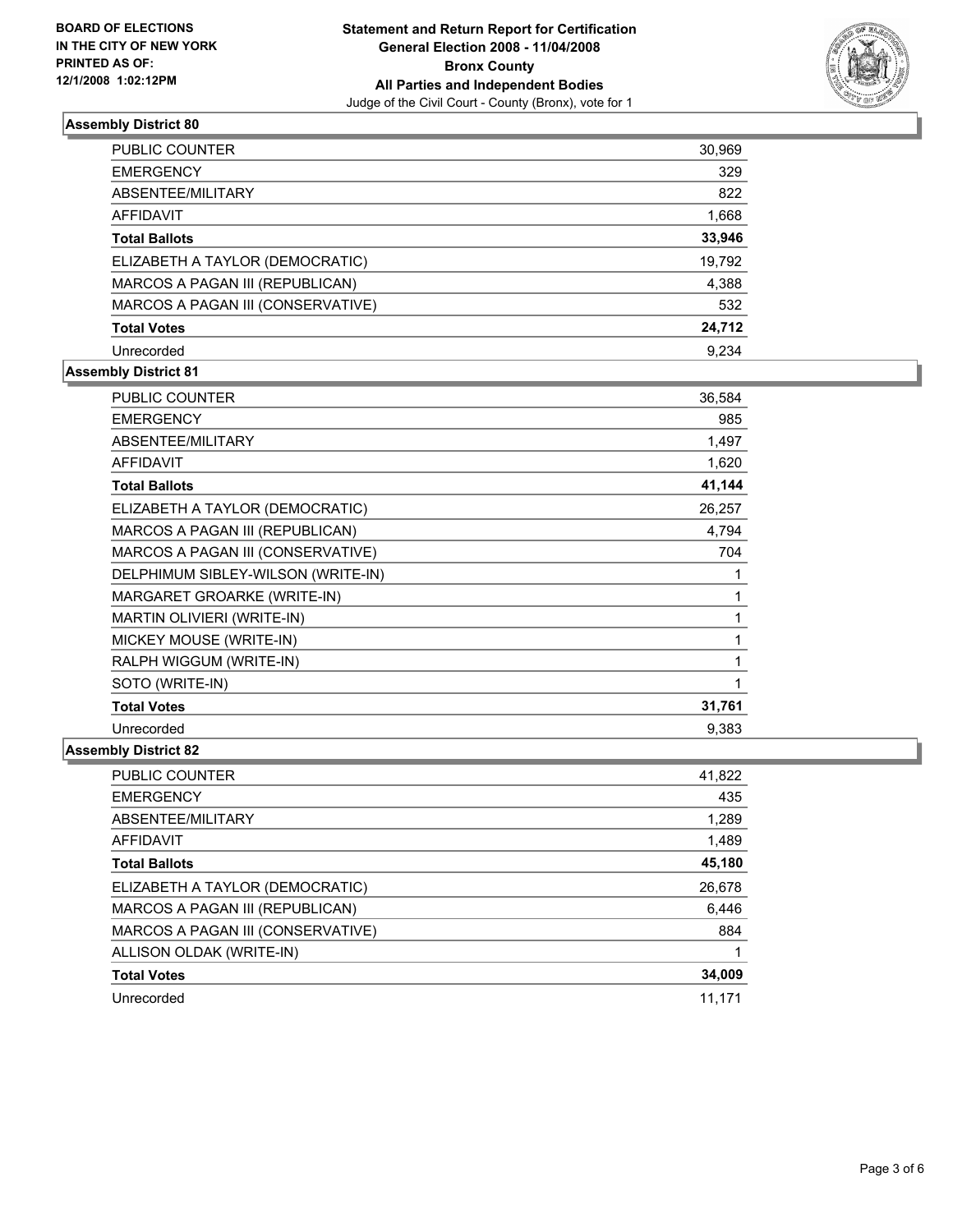

| <b>PUBLIC COUNTER</b>             | 35,690 |
|-----------------------------------|--------|
| <b>EMERGENCY</b>                  | 375    |
| ABSENTEE/MILITARY                 | 890    |
| AFFIDAVIT                         | 1,677  |
| <b>Total Ballots</b>              | 38,731 |
| ELIZABETH A TAYLOR (DEMOCRATIC)   | 29,927 |
| MARCOS A PAGAN III (REPUBLICAN)   | 907    |
| MARCOS A PAGAN III (CONSERVATIVE) | 112    |
| RUBY PEOPLES (WRITE-IN)           |        |
| <b>Total Votes</b>                | 30,947 |
| Unrecorded                        | 7.784  |

### **Assembly District 84**

| <b>PUBLIC COUNTER</b>             | 30,754 |
|-----------------------------------|--------|
| <b>EMERGENCY</b>                  | 188    |
| ABSENTEE/MILITARY                 | 310    |
| AFFIDAVIT                         | 1,762  |
| <b>Total Ballots</b>              | 33,087 |
| ELIZABETH A TAYLOR (DEMOCRATIC)   | 21,726 |
| MARCOS A PAGAN III (REPUBLICAN)   | 975    |
| MARCOS A PAGAN III (CONSERVATIVE) | 170    |
| JOANNA SILVA (WRITE-IN)           |        |
| <b>Total Votes</b>                | 22,872 |
| Unrecorded                        | 10,215 |

| <b>PUBLIC COUNTER</b>             | 29,223 |
|-----------------------------------|--------|
| <b>EMERGENCY</b>                  | 124    |
| ABSENTEE/MILITARY                 | 420    |
| AFFIDAVIT                         | 1,800  |
| <b>Total Ballots</b>              | 31,633 |
| ELIZABETH A TAYLOR (DEMOCRATIC)   | 21,526 |
| MARCOS A PAGAN III (REPUBLICAN)   | 1,005  |
| MARCOS A PAGAN III (CONSERVATIVE) | 165    |
| VEREENA POWELL (WRITE-IN)         |        |
| <b>Total Votes</b>                | 22,697 |
| Unrecorded                        | 8.936  |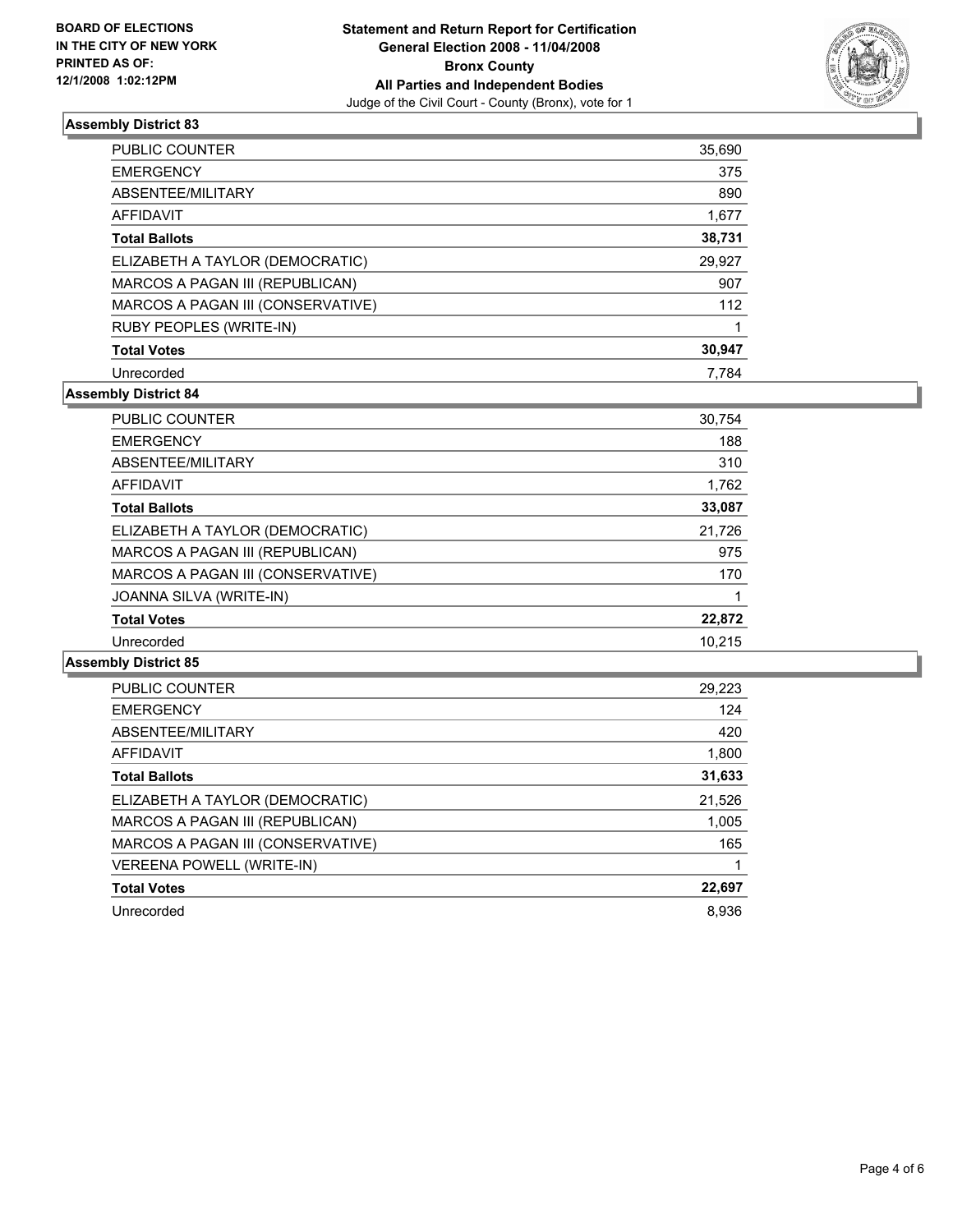

| PUBLIC COUNTER                    | 24,384 |
|-----------------------------------|--------|
| <b>EMERGENCY</b>                  | 252    |
| ABSENTEE/MILITARY                 | 342    |
| <b>AFFIDAVIT</b>                  | 1,606  |
| <b>Total Ballots</b>              | 26,653 |
| ELIZABETH A TAYLOR (DEMOCRATIC)   | 18,182 |
| MARCOS A PAGAN III (REPUBLICAN)   | 767    |
| MARCOS A PAGAN III (CONSERVATIVE) | 116    |
| <b>Total Votes</b>                | 19,065 |
| Unrecorded                        | 7,588  |